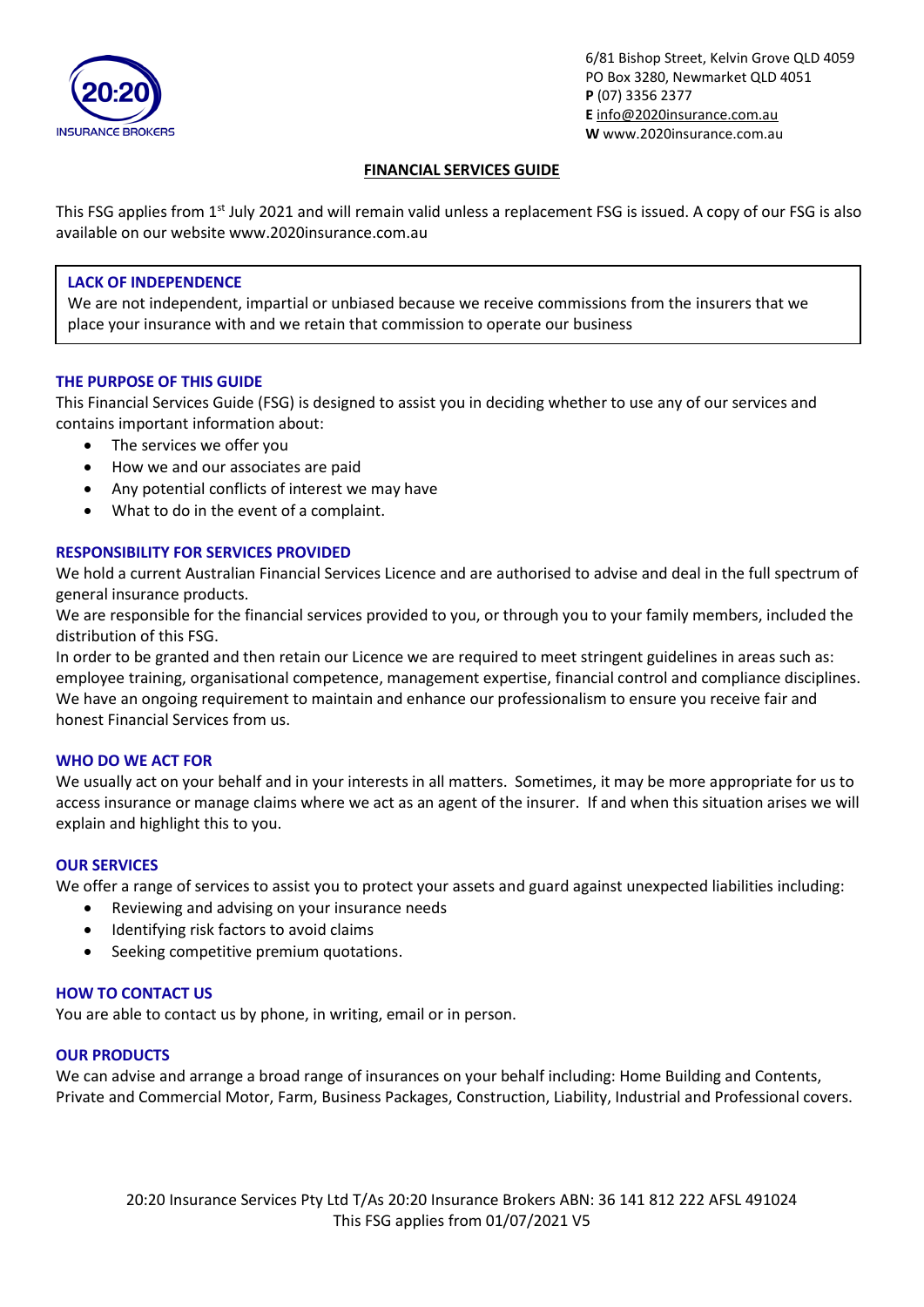

# **RETAIL CLIENTS**

Under the Corporations Act 2001 (The Act) Retail Clients are provided with additional protection from other clients. The Act defines Retail Clients as:

Individuals or a manufacturing business employing less than 100 people or any other business employing less than 20 people And are purchasing the following types of insurance covers:

Motor vehicle, home building, contents, personal and domestic, sickness/accident/travel, consumer credit and other classes as prescribed by regulations.

Some of the information in this FSG only applies to Retail Clients and it is important you understand if you are covered by the additional protection provided.

### **RETAIL CLIENT ISSUES**

Typically, we only provide General Advice to our Retail Clients. General Advice does not take into account your particular needs and requirements and you should consider the appropriateness of this advice to your circumstances prior to acting upon it. We will provide you with a General Advice Warning in such cases.

If you are a new Retail Client purchasing Personal Accident or Sickness insurance and obtain Personal Advice, that is, advice that takes into account your particular circumstances, we will give you a **Statement of Advice (SOA)**, that sets out the advice provided and the basis on which the advice is made and our remuneration should you purchase the product.

For existing Retail Clients, we may not provide a SOA but rather provide the advice to you orally. In such cases you may request us to provide you with a Record of Advice (via phone or in writing) which we will provide to you within 28 days of such request.

When you ask us to recommend an insurance policy for you, we will usually only consider the policies offered by the insurance providers that we deal with regularly. In giving you advice about the costs and terms of recommended polices we have not compared those policies to other policies available, other than from those insurance providers we deal with regularly.

If we recommend the purchase of a particular financial product, we will also give you a **Product Disclosure Statement** at that time, which sets out details specific to that product and the key benefits and risks in purchasing the product.

#### **WHAT WE EXPECT FROM YOU**

To enable us to provide the right advice we need you to provide us with complete information about the risk(s) you face and those you want to be insured for. You should also tell us about any relevant changes so we review your insurance needs accordingly. Of course, we also ask you to pay our invoices on time and complete all proposal forms honestly, accurately and return them to us by the required date.

#### **PERSONAL INFORMATION**

The Privacy Act 1988 sets out standards for the collection and management of personal information. With your consent, we will only use your personal information for general insurance services. Our Privacy Policy Statement is available on our website 2020insurance.com.au

#### **COOLING OFF PROVISIONS**

All retail products are subject to at least a 14 day 'cooling off period'. This means if you are not happy with the product, you have at least 14 days to withdraw from the contract at no cost to you.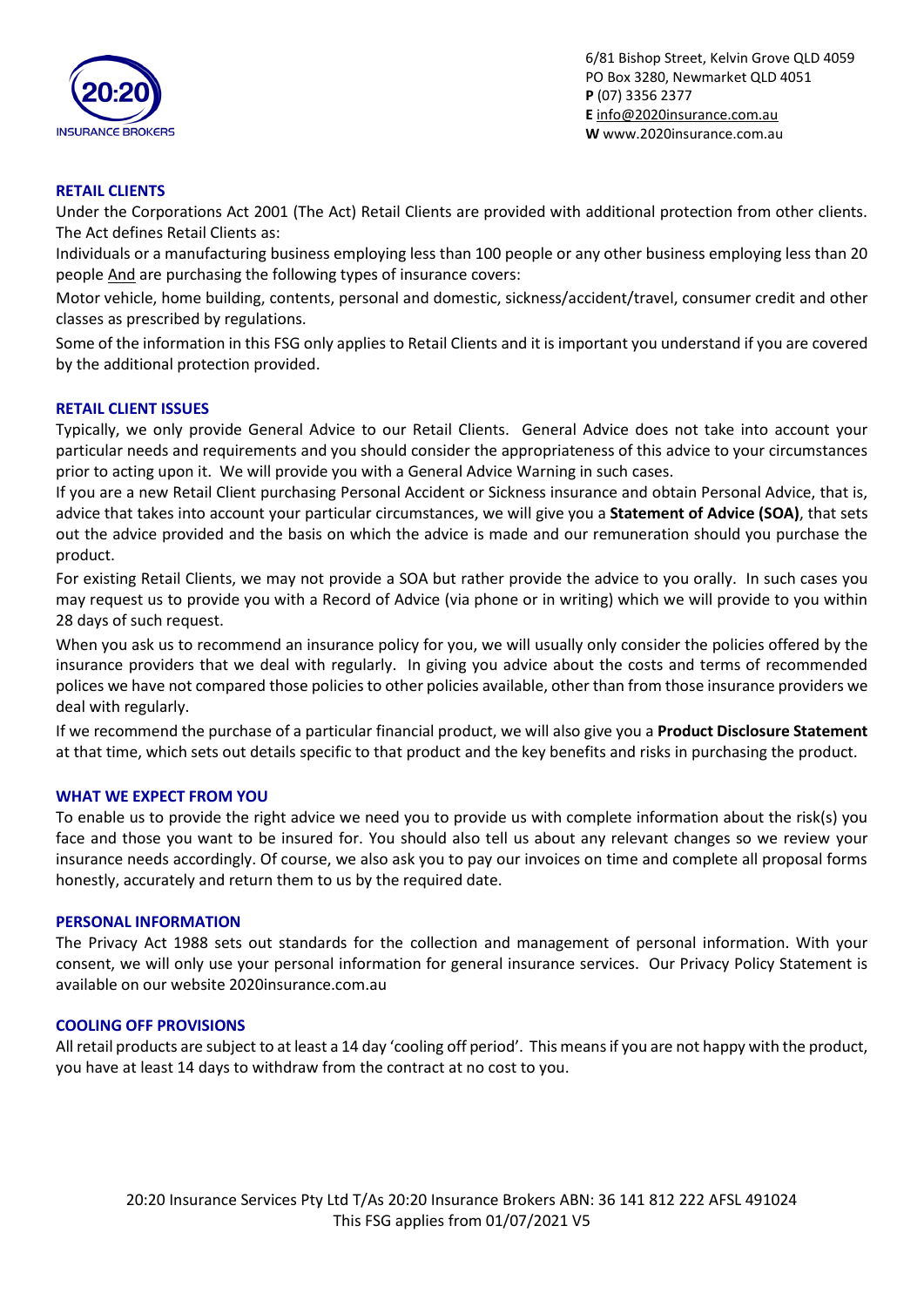

## **COMPLAINTS**

Clients not satisfied with our services should contact our Complaints Officer. We are members of the Australian Financial Complaints Authority (AFCA). AFCA provides fair and independent financial services dispute resolution, free to consumers. Further information is available from our office or contact AFCA directly on 1800 931 678 or visit www.afca.org.au. We also follow the Insurance Brokers Code of Practice.

#### **COMPENSATION**

We hold a Professional Indemnity Policy. This policy is designed to pay claims by Third Parties (including our clients) arising out of our Professional Negligence. The policy extends to cover us for work done by us and employees after they cease to work for us and satisfies the requirements for compensation arrangements under Section 912B of The Act.

### **CONTACT AGREEMENT**

To ensure we provide you with appropriate products and services, you agree to us calling you at our discretion to discuss new products and services. If you do not wish to receive such calls please advise us and we will place you on our Do Not Call Register.

## **ELECTRONIC DELIVERY OF DISCLOSURE NOTICES**

Please note that where possible we prefer to provide all correspondence and disclosure notices (including Financial Services Guides and Product Disclosure Statements) to you electronically, via email or links to websites etc. If you have provided your email address to Us we will typically use that email address for all correspondence and disclosure notices. Should you not wish to be sent disclosure documents electronically please advise us and we will update our records accordingly.

#### **OUR SOURCES OF INCOME**

When placing your insurance we usually receive a commission from the insurer. The amount varies between 0% and 30% of the base premium you pay. Where a policy is cancelled before the period of insurance has ended we will usually retain the commission on any return premium involved.

If you are a Retail Client and we give you Personal Advice, full commission details (including the dollar amounts) will be provided in any SOA or (where a SOA is not required to be provided) included on any relevant invoices. When we give you General Advice, full commission information (including dollar amounts) will be provided on request.

We have a set of standard non-refundable Broker Fees we charge you for services such as:

- Market research on products available
- Assessing the claims paying ability of insurers
- Sourcing alternative quotations and coverage
- Risk analysis and portfolio co-ordination.

All fees payable for services will be advised to you at or before the time of providing the advice or service.

We may receive additional remuneration from insurers with whom we have profit share or volume bonus arrangements. This remuneration is payable if we meet certain agreed sales and/or profitability targets set by the insurer. If we have profit share arrangements with an insurer that apply to a product we recommend to you, we will advise you of this at the time of making any such recommendation if the amount involved is material.

We retain the interest on premiums paid by you that are held in our trust account before paying the insurer.

Premium funding products enable you to pay your premiums by installments. **Premium funders do charge interest.** We can arrange premium funding if you require it. We may receive a commission based on a percentage of the premium from the premium funder for doing so. We will tell you the basis and amount of any such payment if you ask us. We use the services of a number of premium funders one of which is Insure Fund Pty Ltd (ACN: 159 849 859).